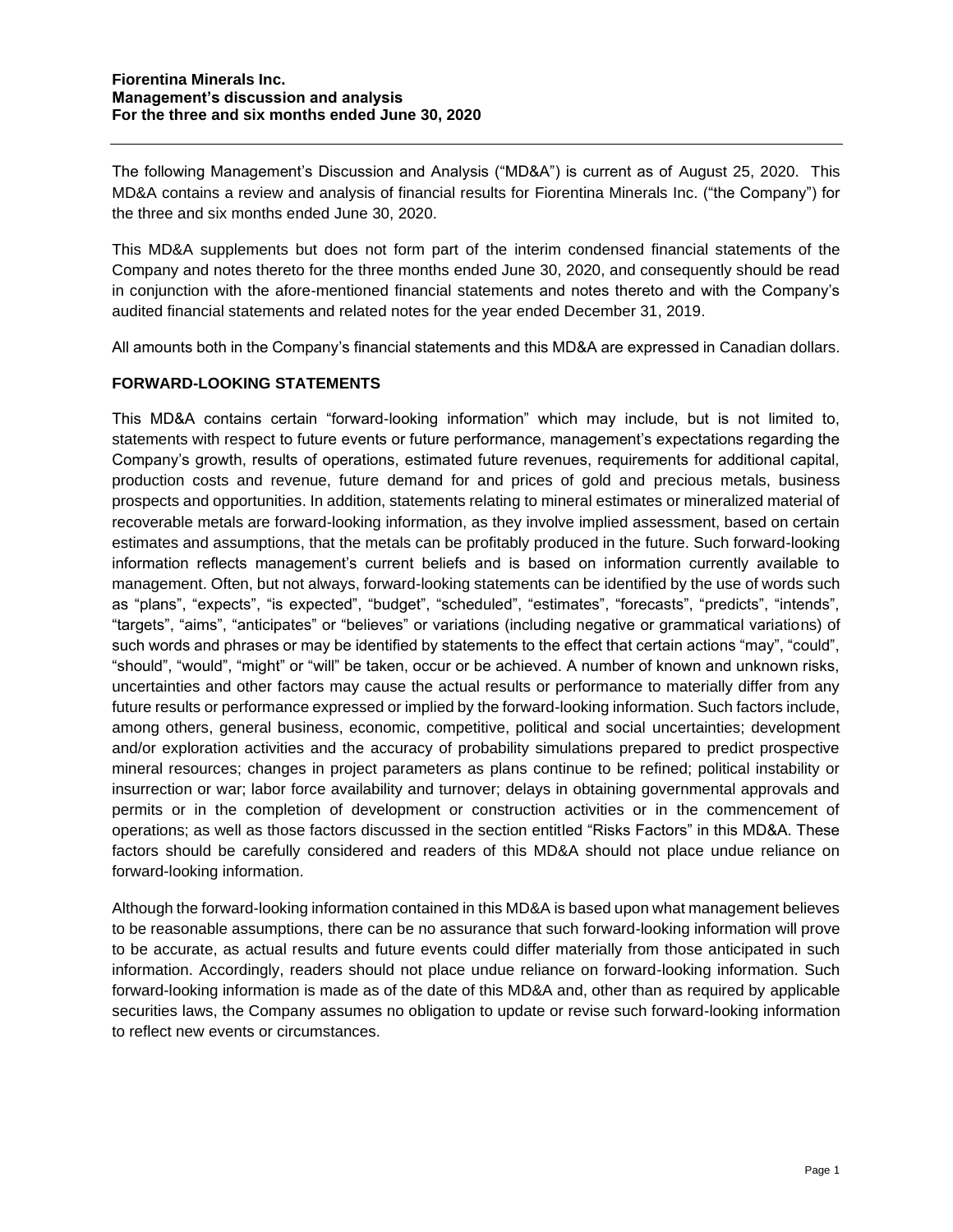### **BASIS OF PRESENTATION**

In this document and in the Company's consolidated financial statements, unless otherwise noted, all financial data is prepared in accordance with IFRS.

### **BUSINESS OVERVIEW**

The Company is principally engaged in the acquisition and exploration of mineral properties.

The Company's sole asset is the Consortium property located about 55 km NW of Campbell River on Vancouver Island, British Columbia ("the Property"). On the Consortium claims, veins discovered by previous work have high gold-silver grades. The exploration geochemical data for Cu, Pb, Zn, Ag, Au, Mo, Hg, Bi, W, Te, As, and Sb appear to give reliable indications of spatially associated mineralization. Further exploration work is warranted to map out the source and extent of precious metal concentrations in two high priority parts of the claim group.

The Consortium Property is subject to a property option agreement, dated January 5, 2018, between the Company (the "Optionee") and Rich River Exploration Ltd., owned by Craig Lynes (collectively, the "Optionors") with offices at #58, 3350 10<sup>th</sup> Avenue N.E., Salmon Arm, BC.

The Property is underlain by Crown land with no known adverse claims to mineral rights, including by aboriginal groups. However, aboriginal rights and land title are complex and evolving areas of liability for resource projects in British Columbia and as result of recent Bill C-69 throughout Canada and proponents of projects are advised to consult with and maintain relations with local indigenous groups (aka First Nations). Logging rights are maintained under Timber Farm Licenses (TFLs) and roads are considered part of the provincial Forest Service Road network and thus not subject to closure by the TFLs owner, Western Forest Products, except locally during logging operations for safety reasons.

The current and previous mineral tenures were all staked after the expiry of previous claims and thus there are no inherited royalty or Net Smelter Returns attached to the Property except as described in the current "Grant of Option and Consideration" and "Net Smelter Royalty" sections of the property option agreement between Rich River (the "Optionor") and Fiorentina (the "Optionee") dated January 5, 2018 (the "Property Option Agreement"), which sections are included below:

### **1.1 Grant of Option and Consideration**

Upon the execution of and pursuant to this Agreement, the Optionors shall grant the right and option to earn an 100% undivided interest in the Property (the "Option") to the Optionee, subject only to a 3% NSR Royalty (as defined below) on all base, rare earth elements and precious metals, as follows:

- a) to acquire a 51% interest in the Property (the "Stage 1 Interest"), the Optionee shall pay \$5,000 to Rich River upon the execution and delivery of this Agreement by the parties (the "Stage 1 Option Consideration"); and
- b) to acquire an additional 49% interest in the Property, the Optionee shall: (i) pay a total of \$155,000 to Rich River; (ii) issue a total of 600,000 common shares in the capital of the Optionee to Rich River; and (iii) complete \$500,000 worth of exploration expenditures on the Consortium Project (collectively, the "Stage 2 Option Consideration"; together with the Stage 1 Option Consideration, the "Option Consideration"), as set out below:
- (i) the Optionee shall issue the common share portion of the Stage 2 Option Consideration to Rich River as follows: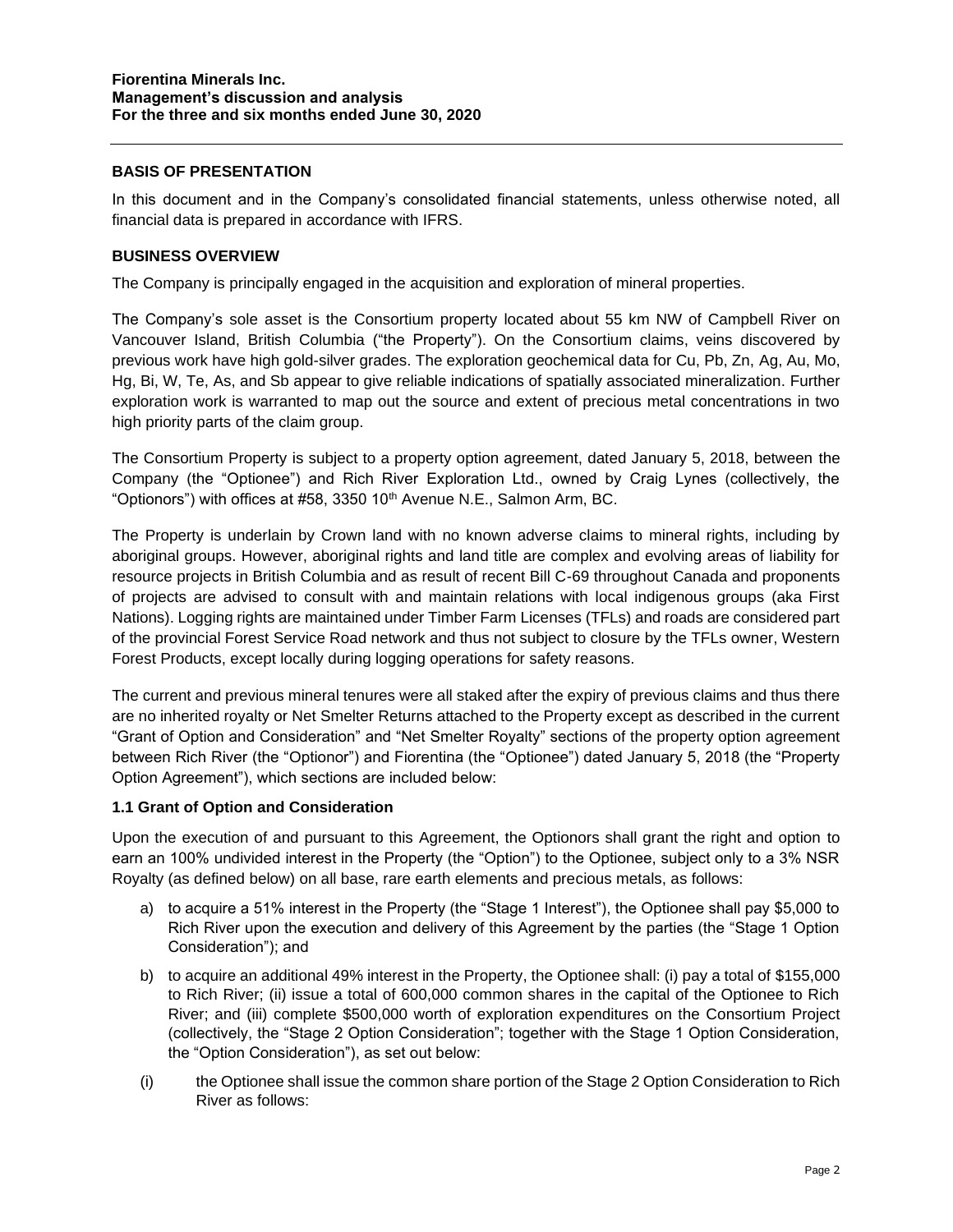- (A) 100,000 common shares upon the closing of the initial public offering of the Optionee's common shares;
- (B) 100,000 common shares on or before the first anniversary of the listing of the Optionee's common shares on the Canadian Securities Exchange (the "Exchange");
- C) 100,000 common shares on or before the second anniversary of the listing of the Optionee's common shares on the Exchange; and
- (C) 300,000 common shares on or before the third anniversary of the listing of the Optionee's common shares on the Exchange;

(II) the Optionee shall pay the cash portion of the Stage 2 Option Consideration to Rich River as follows:

(A) \$5,000 upon the listing of the Optionee's common shares on the Exchange;

(B) \$20,000 on or before the first anniversary of the listing of the Optionee's common shares on the Exchange;

(C) \$30,000 on or before the second anniversary of the listing of the Optionee's common shares on the Exchange; and

(D) \$100,000 on or before the third anniversary of the listing of the Optionee's common shares on the Exchange; and

(iii) the Optionee shall make the required Stage 2 Option Consideration exploration expenditures on the Property according to the following schedule:

(A) \$100,000 on or before the first anniversary of the listing of the Optionee's common shares on the Exchange;

(B) \$100,000 on or before the second anniversary of the listing of the Optionee's common shares on the Exchange; and

(C) \$300,000 on or before the third anniversary of the listing of the Optionee's common shares on the Exchange.

1.2 This Agreement confers an option only. Once the Optionee has paid the Option Consideration in full, then it shall be deemed to have earned an 100% undivided interest in the Property, subject to a 3% NSR Royalty on all base, rare earth elements and precious metals.

## **2. Net Smelter Royalty**

2.1 A Net Smelter Returns Royalty in the aggregate amount of 3% (the "NSR Royalty") is payable to the Optionors on all base, rare earth elements and precious metals, as more particularly described in Schedule B to this Agreement.

2.2 The Optionee may purchase the first 1% of the NSR Royalty for \$750,000. The Optionee may purchase the remaining 2% of the NSR Royalty for an additional \$1,000,000.

There are no other known environmental liabilities, significant factors and risks that affect access, title, or the right or ability to perform work on the Property.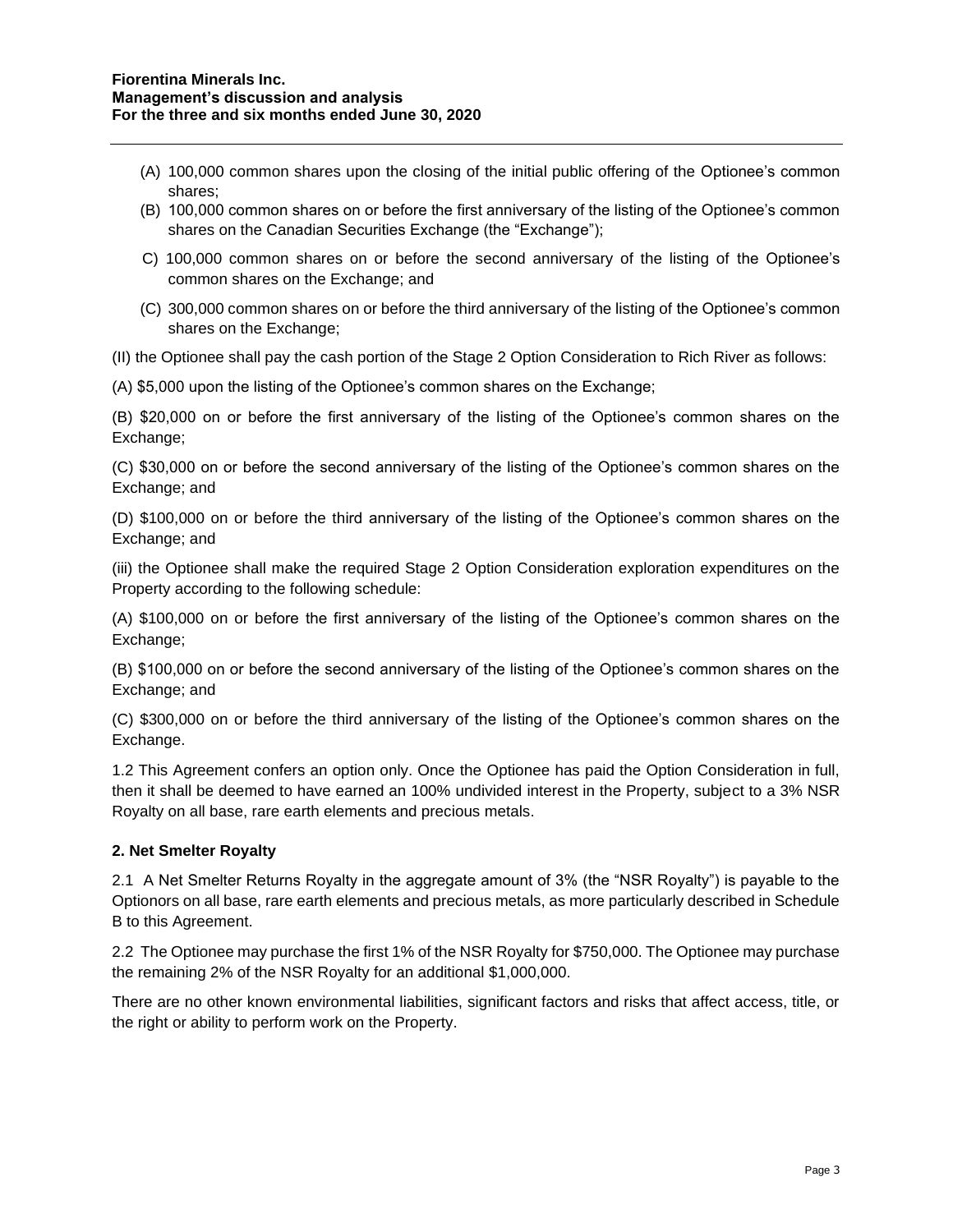The value of the Company's exploration and evaluation asset is comprised of the following:

|                                            | In the 3 months ended<br>March 31, 2020 and the |                   |
|--------------------------------------------|-------------------------------------------------|-------------------|
|                                            | year ended December 31,                         | In the year ended |
|                                            | 2019                                            | December 31, 2018 |
| Labour                                     |                                                 | 45,450            |
| Equipment rental                           |                                                 | 14,200            |
| Meals and accommodation                    |                                                 | 10,080            |
| Office / Field disbursements and reporting |                                                 | 5,277             |
| Assay charges                              |                                                 | 3,987             |
| Fuel/Oil/Travel                            |                                                 | 1,836             |
| Management fee                             |                                                 | 5,658             |
|                                            |                                                 | 86,488            |

### **Gold Basin Property Assignment and Assumption Agreements**

The Company entered into two assignment and assumption agreements dated June 16, 2020 with Centric Minerals Corporation ("Centric"), an arm's length private British Columbia corporation, whereby Centric has assigned to the Company all of its rights under two letter agreements with third party vendors that are at arm's length to the Company. Pursuant to the Letter Agreements, the Company will be assigned the right to acquire an approximate aggregate 75% interest in and to the Gold Basin property located in the Gold Basin Mining District, Mohave County, Arizona, which comprises five mineral rights (2,389.34 acres) and 290 unpatented mining claims (5,280 acres), totalling 7,669.34 acres (the "Property").

The Property is an oxide-gold project located in the transition zone between the highly-productive gold mineralisation of the Walker Lane belt and the Arizona copper belt. Approximately a 1.5 hour drive from Las Vegas, Nevada, the Property has paved roads to the site, ready access to hydro-electric power from the Hoover Dam, and is well-situated for both water and skilled workers. The Property was fully permitted as a heap leach gold operation in the mid-1990's.

In consideration for the Assignment and at closing, the Company has agreed to issue an aggregate of 8,000,000 common shares in its capital to Centric or its nominees (the "Consideration Shares"). The Consideration Shares will be issued at the deemed issuance price of \$0.10. As currently contemplated by the Letter Agreements and as consideration for the acquisition of an approximate aggregate 75% interest in and to the Property, the Company expects that it will be required to issue an aggregate of 22,500,001 common shares in its capital to the Vendors (the "Vendor Shares"). The closing of the Property Acquisition is anticipated to occur after the closing of the Offering and will be subject to customary conditions precedent, including satisfactory due diligence, receipt of all corporate, regulatory and governmental approvals and there being no material adverse change in the business or operations of the parties. When issued, the Vendor Shares will be subject to a four-month and one day hold period in Canada.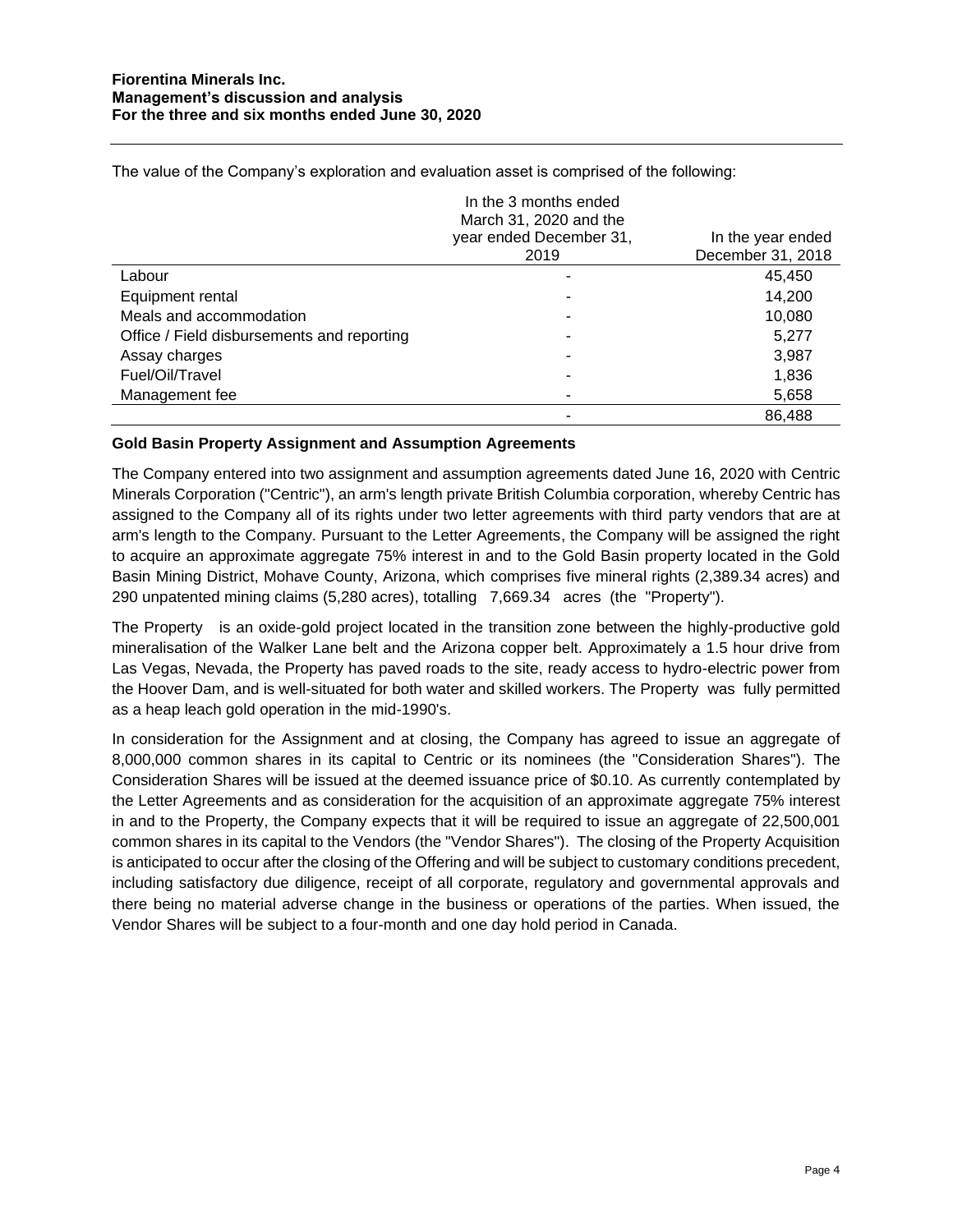## **SUMMARY OF QUARTERLY RESULTS**

Below is a summary of the Company's eight quarterly results, selected from financial statements prepared under International Financial Reporting Standards:

|               | Year ending December 31, |               | Year ending December 31, 2019 |               |               |               | Year ended December |               |
|---------------|--------------------------|---------------|-------------------------------|---------------|---------------|---------------|---------------------|---------------|
|               | 2020                     |               |                               |               |               |               | 31.2018             |               |
|               | Quarter 2                | Quarter 1     | Quarter 4                     | Quarter 3     | Quarter 2     | Quarter 1     | Quarter 4           | Quarter 3     |
| Net loss      | (57.017)                 | (27, 359)     | (69.462)                      | (55.796)      | (12.202)      | (46, 173)     | (20, 798)           | (13,044)      |
| Basic/diluted |                          |               |                               |               |               |               |                     |               |
| loss per      |                          |               |                               |               |               |               |                     |               |
| share         | (0.00)/(0.00)            | (0.00)/(0.00) | (0.01)/(0.00)                 | (0.01)/(0.00) | (0.00)/(0.00) | (0.01)/(0.00) | (0.00)/(0.00)       | (0.00)/(0.00) |

### *Financial Performance*

Net loss for the three and six months ended June 30, 2020, was \$57,017 and \$85,094 compared to \$12,203 and \$58,376 for the three and six months ended June 30, 2019.

General and administrative expenses for the three and six months ended June 30, 2020 were \$3,956 and \$8,268 compared to \$925 and \$6,460 for the same periods in the prior year.

Management fees paid to the former CEO were \$9,000 and \$18,000 for the three and six months ended June 30, 2020, compared to \$2,000 and \$5,000 for the same periods in the prior year. Management fees accrued to the CFO were \$nil and \$4,000 in the same periods (2019 - \$nil).

Filing and transfer agent fees of \$1,699 and \$2,523 were incurred in the three and six months ended June 30, 2020, compared to \$4,278 in the same periods in 2019. Professional fees of \$24,325 and \$29,866 were recorded in the same periods (2019 - \$nil and \$9,815).

Share-based payments in the periods were \$nil as opposed to \$25,573 for the six months ended June 30, 2019 when stock options were issued.

Exploration expenses of \$10,794 were recorded in the three and six months ended June 30, 2020 compared to \$nil in 2019.

### *Cash Flows*

Net cash used in operating activities in the six months ended June 30, 2020 was \$76,176, compared to \$27,191 in the same period in 2019. There were no investing or financing activities in the period.

### *Liquidity and Capital Resources*

Total shareholders' equity as of June 30, 2020 was \$216,624 (December 31, 2019 – \$301,718) as follows:

| Balance as of December 31, 2019 | 301.718  |
|---------------------------------|----------|
| Current period loss             | (85.094) |
| Balance as of June 30, 2020     | 216.624  |

The Company ended the period with cash of \$86,774, a decrease of \$76,176 from December 31, 2019.

Working capital was \$80,136 as of June 30, 2020 compared to \$165,230 at December 31, 2019.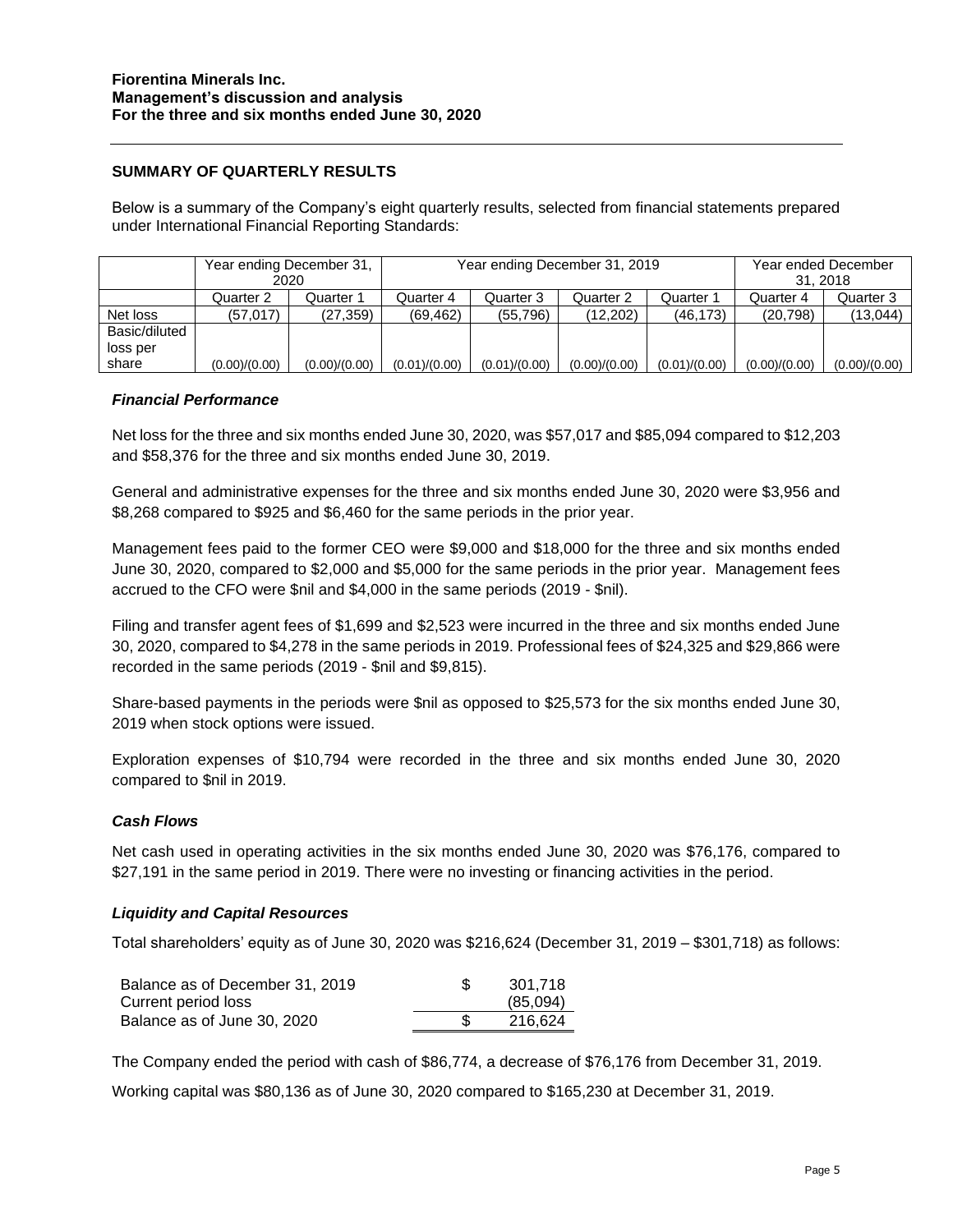The Company does not generate cash flows from operations and accordingly, the Company will need to raise additional funds through the issuance of shares. Although, the Company has been successful in raising funds in the past there can be no assurance that the Company will be able to raise sufficient funds in the future, in which case the Company may be unable to meet obligations in the normal course of business. These factors may cast significant doubt regarding the Company's ability to continue as a going concern. Should the Company be unable to discharge liabilities in the normal course of business, the net realizable value of the Company's assets may be materially less than amounts on the statement of financial position.

## **COMMITMENTS AND CONTINGENCIES**

Company has no material or significant commitments or contingencies.

## **RELATED PARTY TRANSACTIONS**

Related parties consist of companies owned by executive officers and directors. The Company enters into transactions with Matalia Investments Ltd. (a company owned by a director / former CEO) for rent, management fees and membership dues. The Company pays accounting fees to Lotz CPA Inc., a company owned by the CFO/director.

Amounts due to related parties are unsecured, non-interest bearing and due on demand. Accounts payable at June 30, 2020 included \$nil (December 31, 2019 - \$1,679) owing to Matalia Investments Ltd; and \$6,484 owing to Lotz CPA Inc. (December 31, 2019 - \$nil.)

### **Dilution**

The Company does not generate any revenues from production and may not have sufficient financial resources to undertake by itself all of its planned exploration programs. The Company has limited financial resources and has financed its operations primarily through the sale of common shares. The Company assesses various options for financing; however, the Company may need to continue its reliance on the sale of securities for future financing, resulting in potential dilution to the Company's existing shareholders. The amount of additional funds required will depend largely on the success of the Company's exploration programs.

Further exploration programs will depend on the Company's ability to obtain additional financing which may not be available under favorable terms, if at all. If adequate financing is not available, the Company may not be able to commence or continue with its exploration and development programs or to meet minimum expenditure requirements to prevent the full or partial loss of its mineral properties.

## **No Known Mineral Reserves**

The Company's mineral properties are in the exploration stage and it is without known mineral reserves. Although the Company may discover mineral reserves through its exploration programs, commercial production may not be warranted due to insufficient quantities or unfavourable economic conditions.

In the event a mineral reserve is discovered, substantial expenditures are required to develop the mineral reserve for production including facilities for mining, processing, infrastructure and transportation. The marketability of any minerals discovered may be affected by numerous factors which are beyond the Company's control and which cannot be accurately predicted, such as global economic conditions, mineral markets and mineral pricing, global smelting and refining availability, and such other factors as government regulations, including regulations relating to royalties, allowable production, importing and exporting of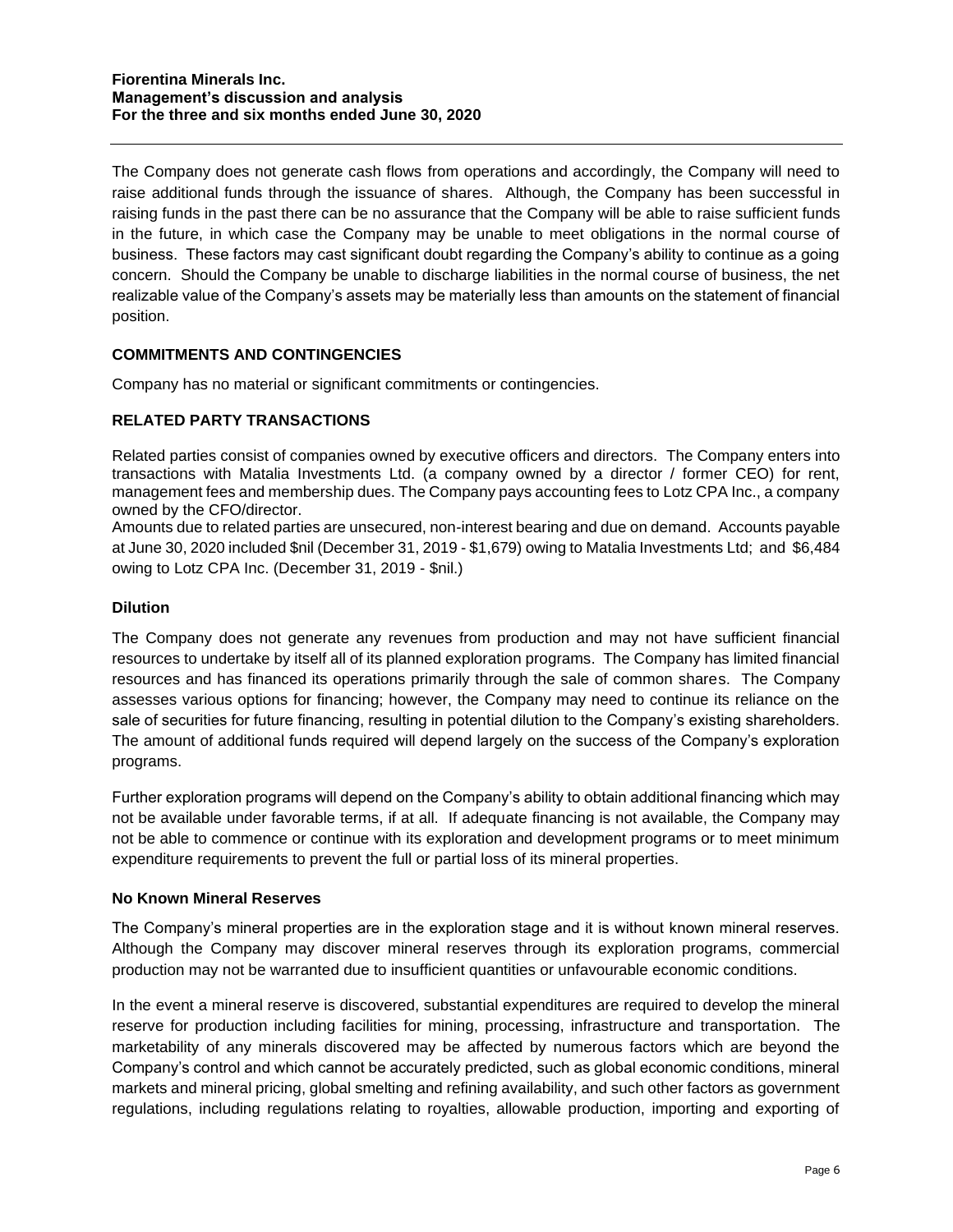minerals, and environmental protection. Depending on the price of minerals produced, the Company may determine that it is not warranted to commence or continue commercial production.

# **Key Personnel**

The Company is dependent on a relatively small number of key personnel, the loss of any of whom could have an adverse effect on the operations of the Company. The Company's success is dependent to a great degree on its ability to attract and retain qualified management personnel. The loss of such key personnel, through incapacity or otherwise, may require the Company to seek and retain other qualified personnel and could compromise the pace and success of its exploration activities. The Company does not maintain key person insurance in the event of a loss of any such key personnel. Also, certain management personnel of the Company are officers and/or directors of other publicly-traded companies and may devote only part of their time to the Company.

Additionally, the Company has relied on and is expected to continue relying upon consultants and others for exploration and development expertise.

## **Industry Operating Hazards and Risks**

Mineral exploration and development involve many risks, including location of commercially productive mineral resources or reserves, which may not occur even with a combination of experience, knowledge and careful evaluation. The operations in which the Company has a direct or indirect interest may be subject to some or all of the hazards and risks normally incidental to resource companies, any of which could result in work stoppages. Fires, power outages, labour disruptions, flooding, explosions, cave-ins, landslides social disruptions, and the inability to obtain suitable or adequate machinery, equipment or labour are some of the industry operating risks involved in the development and operation of mines and the conduct of exploration programs. Other risks include injury or loss of life, severe damage to or destruction of property, clean-up responsibilities, regulatory investigation and penalties and suspension of operations. The occurrence of any of these operating risks and hazards may have an adverse effect on the Company's financial condition and operations and may incur legal liability.

Although the Company will, when appropriate, secure liability insurance in an amount which it considers appropriate, the nature of these risks is such that liabilities might exceed policy limits, the liability and hazards might not be insurable, or the Company might elect not to insure itself against such liabilities due to high premium costs or other reasons, in which event the Company could incur significant costs that may have a material adverse effect upon its financial condition and operations.

## **Government Regulations and Political Climate**

Mineral exploration on the Company's properties are affected to varying degrees by: (i) government regulations relating to such matters as environmental protection, health, safety and labour; (ii) mining law reform; (iii) tax laws (iv) restrictions on production, price controls, and tax increases; (v) maintenance of claims; (vi) tenure; and (vii) expropriation of property through nationalization, requisition or confiscation. Any mineral exploration activities conducted by the Company, including commencement of production, require permits from governmental authorities and such operations are and will be governed by laws and regulations governing prospecting, mining, production, exports, taxes, labour standards, occupational health, waste disposal, toxic substances, land use, environmental protection, mine safety and other matters.

Companies engaged in the development and operation of mines and related facilities generally experience increased costs, and delays in development and/or production and other schedules as a result of the need to comply with applicable laws, regulations and permits. All permits required for the conduct of exploration,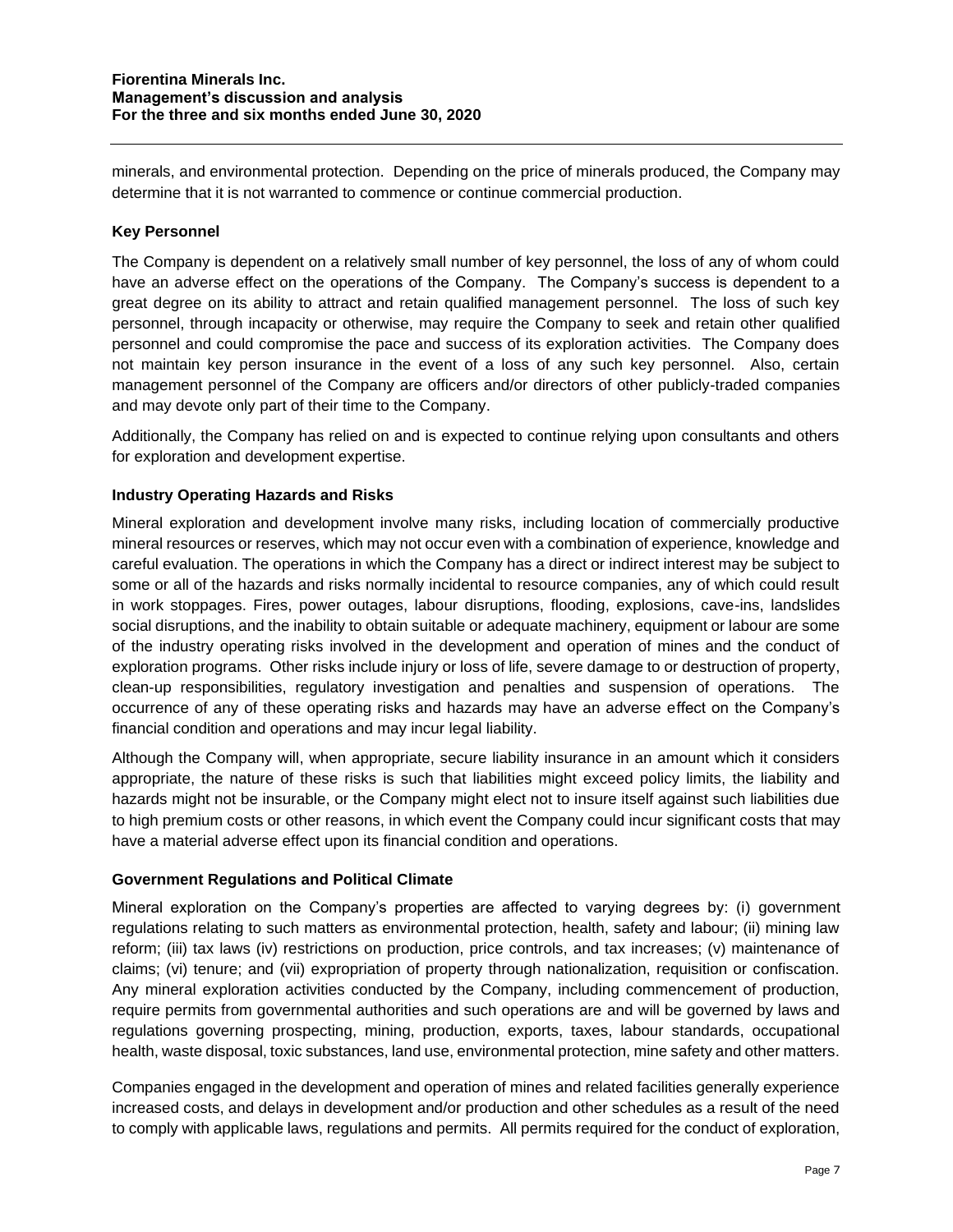development and mining operations, including the construction of mining facilities, may not be obtainable by the Company on reasonable terms, which would have an adverse effect on any mining project the Company might undertake. Additionally, failure to comply with applicable laws, regulations and permitting requirements may result in enforcement actions thereunder, including orders issued by regulatory or judicial authorities causing operations to cease or be curtailed, and may include corrective measures requiring capital expenditures, installation of additional equipment, or remedial actions. Parties engaged in mining exploration, development or operations may be required to compensate those suffering loss or damage by reason of the mining activities and may have civil or criminal fines or penalties imposed for violations of applicable laws or regulations.

To the best of the Company's knowledge, the Company is and will continue to operate in compliance with applicable legal and environmental regulations and social requirements. However, amendments to current governmental laws and regulations affecting mining companies, or the more stringent application thereof, or shifts in political conditions or attitudes could adversely affect the Company's operations including the potential to curtail or cease exploration programs or to preclude entirely the economic viability of a mineral property. The extent of future changes to governmental laws and regulations cannot be predicted or quantified, but it should be assumed that such laws and regulations will become more stringent in the future. Generally, new laws and regulations will result in increased compliance costs, including costs and time and effort for obtaining permits, and increased delays or fines resulting from loss of permits or failure to comply with the new requirements.

## **DISCLOSURES**

## *Additional Information as specified by National Instrument 51-102*

Additional information, including the Company's most recent Annual Information Form, is available on SEDAR at [http://www.sedar.com](http://www.sedar.com/)

### *Venture Issuer Without Significant Revenue*

This MD&A supports information disclosed in the Company's financial statements. More information regarding the Company's mineral right interests can be found under Note 4 of the Company's financial statements for the current reporting period.

## *Internal Controls Over Financial Reporting ("ICFR")*

There were no changes in the Company's internal control over financial reporting during the period from December 31, 2018 to March 31, 2020 that have materially affected, or are reasonably likely to affect, the Company's internal control over financial reporting.

### **Subsequent events**

The outbreak of the Coronavirus Disease 2019, or COVID-19, has spread across the globe and is impacting worldwide economic activity. This global pandemic poses the risk that the Company or its clients, employees, contractors, suppliers, and other partners may be unable to conduct regular business activities for an indefinite period of time. While it is not possible at this time to estimate the impact that COVID-19 could have on the Company's business, the continued spread of COVID-19 and the measures taken by the federal, provincial and municipal governments to contain its impact could adversely impact the Company's business, financial condition or results of operations. The extent to which the COVID-19 outbreak impacts the Company's results will depend on future developments that are highly uncertain and cannot be predicted, including new information that may emerge concerning the spread of the virus and government actions.